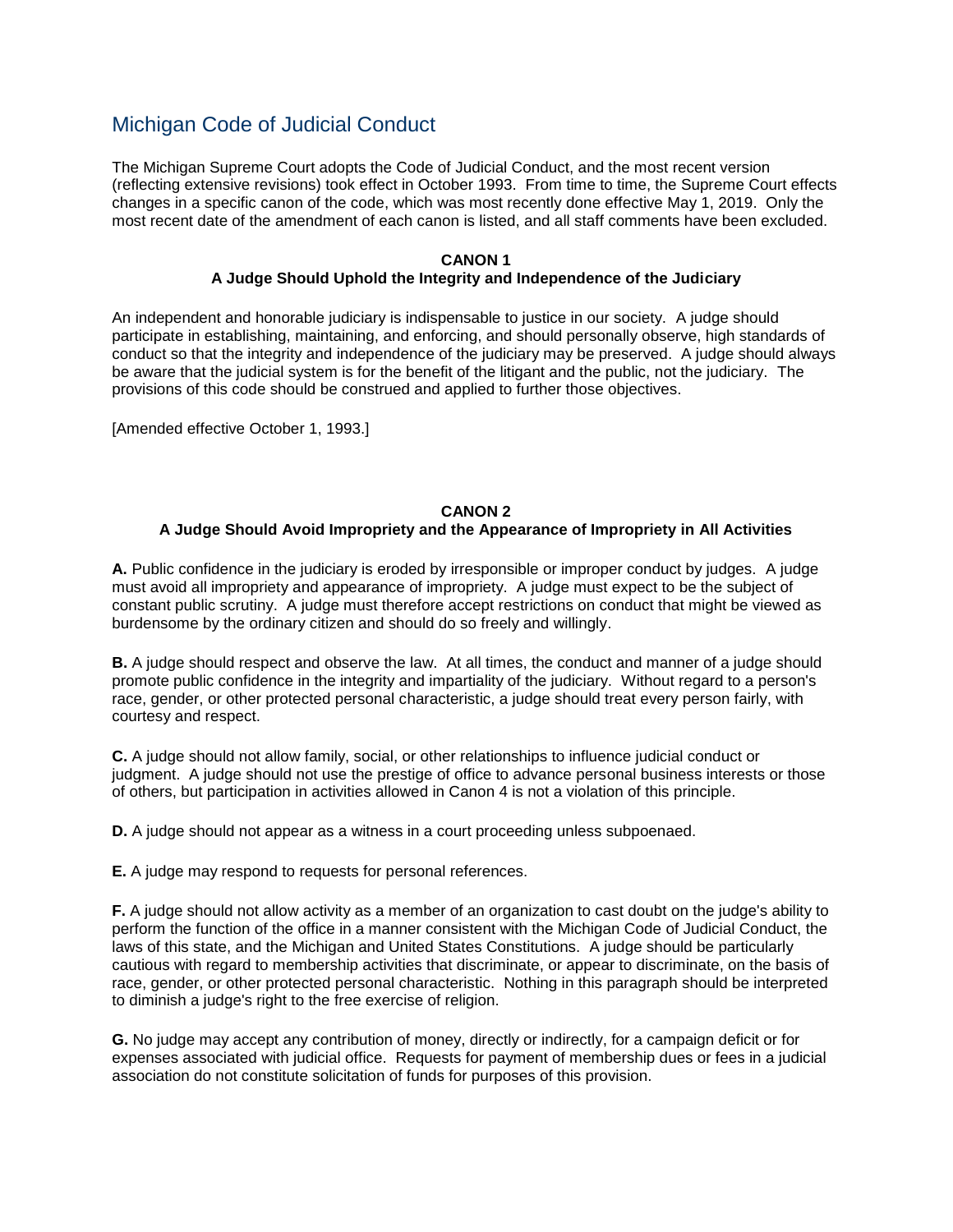# **CANON 3 A Judge Should Perform the Duties of Office Impartially and Diligently**

The judicial duties of a judge take precedence over all other activities. Judicial duties include all the duties of office prescribed by law. In the performance of these duties, the following standards apply:

## **A. Adjudicative Responsibilities:**

(1) A judge should be faithful to the law and maintain professional competence in it. A judge should be unswayed by partisan interests, public clamor, or fear of criticism.

(2) A judge may require lawyers, court personnel, and litigants to be appropriately attired for court and should enforce reasonable rules of conduct in the courtroom.

(3) A judge should be patient, dignified, and courteous to litigants, jurors, witnesses, lawyers, and others with whom the judge deals in an official capacity, and should require similar conduct of lawyers, and of staff, court officials, and others subject to the judge's direction and control.

(4) A judge shall not initiate, permit, or consider ex parte communications, or consider other communications made to the judge outside the presence of the parties concerning a pending or impending proceeding, except as follows:

(a) A judge may allow ex parte communications for scheduling, administrative purposes, or emergencies that do not deal with substantive matters or issues on the merits, provided:

(i) the judge reasonably believes that no party or counsel for a party will gain a procedural or tactical advantage as a result of the ex parte communication, and

(ii) the judge makes provision promptly to notify all other parties and counsel for parties of the substance of the ex parte communication and allows an opportunity to respond.

(b) A judge may obtain the advice of a disinterested expert on the law applicable to a proceeding before the judge if the judge gives notice to the parties of the person consulted and the substance of the advice, and affords the parties reasonable opportunity to respond.

(c) A judge may consult with court personnel whose function is to aid the judge in carrying out the judge's adjudicative responsibilities or with other judges.

(d) A judge may, with the consent of the parties, confer separately with the parties and their lawyers in an effort to mediate or settle matters pending before the judge.

(e) A judge may initiate or consider any ex parte communications when expressly authorized by law to do so.

(5) A judge should dispose promptly of the business of the court.

(6) A judge shall not make any public statement that might reasonably be expected to affect the outcome or impair the fairness of a matter pending or impending in any court.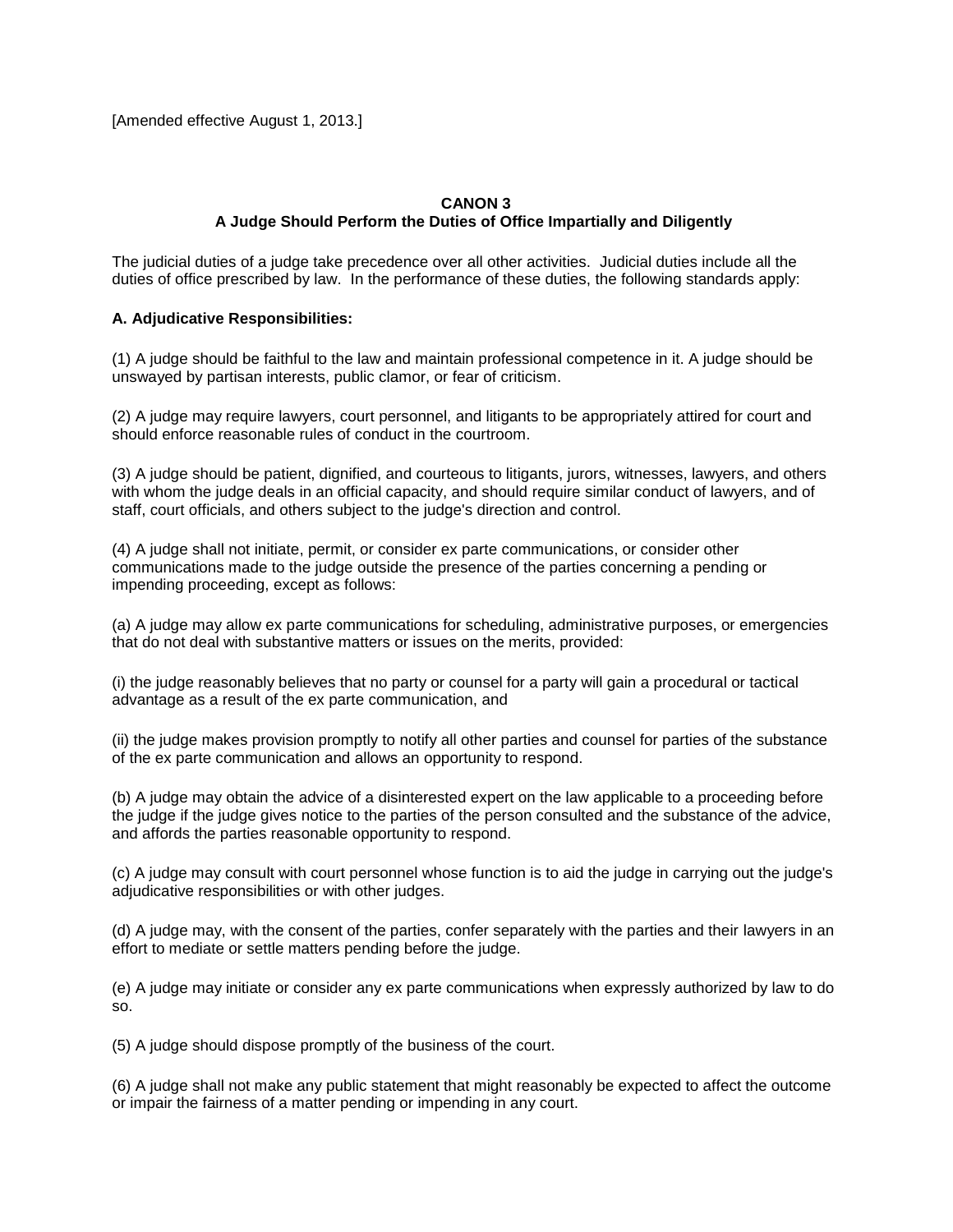(7) A judge shall not, in connection with cases, controversies, or issues that are likely to come before the court, make pledges, promises, or commitments that are inconsistent with the impartial performance of the adjudicative duties of judicial office.

(8) A judge shall require court staff, court officials, and others subject to the judge's direction and control to refrain from making statements that the judge would be prohibited from making by paragraphs (6) and  $(7).$ 

(9) Notwithstanding the restrictions in paragraph (6), a judge may make public statements in the course of official duties, may explain court procedures, and may comment on any proceeding in which the judge is a litigant in a personal capacity.

(10) Subject to the requirements of paragraph (6), a judge may respond directly or through a third party to allegations in the media or other forms of communication concerning the judge's conduct in a matter.

(11) A judge should prohibit broadcasting, televising, recording, or taking of photographs in or out of the courtroom during sessions of court or recesses between sessions except as authorized by the Supreme Court.

(12) A judge may properly intervene in a trial of a case to promote expedition, and prevent unnecessary waste of time, or to clear up some obscurity, but the judge should bear in mind that undue interference, impatience, or participation in the examination of witnesses, or a severe attitude on the judge's part toward witnesses, especially those who are excited or terrified by the unusual circumstances of a trial, may tend to prevent the proper presentation of the cause, or the ascertainment of truth in respect thereto.

Conversation between the judge and counsel in court is often necessary, but the judge should be studious to avoid controversies that are apt to obscure the merits of the dispute between litigants and lead to its unjust disposition. In addressing counsel, litigants, or witnesses, the judge should avoid a controversial manner or tone.

A judge should avoid interruptions of counsel in their arguments except to clarify their positions, and should not be tempted to the unnecessary display of learning or a premature judgment.

(13) A judge should adopt the usual and accepted methods of doing justice; avoid the imposition of humiliating acts or discipline, not authorized by law in sentencing and endeavor to conform to a reasonable standard of punishment and not seek popularity or publicity either by exceptional severity or undue leniency.

(14) Without regard to a person's race, gender, or other protected personal characteristic, a judge should treat every person fairly, with courtesy and respect. To the extent possible, a judge should require staff, court officials, and others who are subject to the judge's direction and control to provide such fair, courteous, and respectful treatment to persons who have contact with the court.

#### **B. Administrative Responsibilities.**

(1) A judge should diligently discharge administrative responsibilities, maintain professional competence in judicial administration, and facilitate the performance of the administrative responsibilities of other judges and court officials.

(2) A judge should direct staff and court officials subject to the judge's control to observe high standards of fidelity, diligence, and courtesy to litigants, jurors, witnesses, lawyers, and others with whom they deal in their official capacity.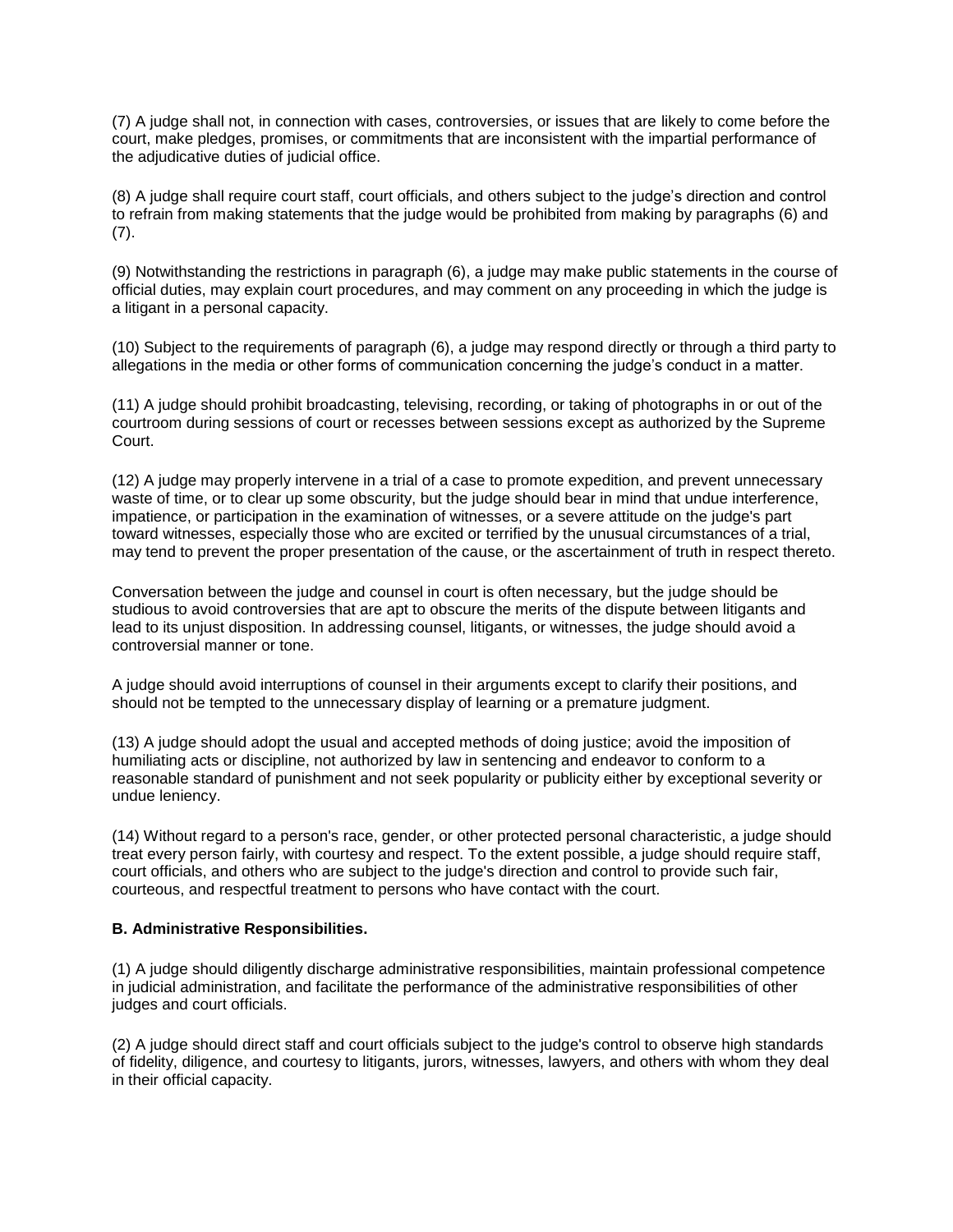(3) A judge should take or initiate appropriate disciplinary measures against a judge or lawyer for unprofessional conduct of which the judge may become aware.

(4) A judge should not cause unnecessary expense by making unnecessary appointments. All appointments shall be based upon merit.

(5) A judge should not approve compensation beyond the fair value of services rendered.

**C. Disqualification.** A judge should raise the issue of disqualification whenever the judge has cause to believe that grounds for disqualification may exist under MCR 2.003(C).

**D. Waiver of Disqualification.** A disqualification of a judge may be waived as provided by MCR 2.003(E).

[Amended effective March 9, 2016.]

#### **CANON 4 A Judge May Engage in Extrajudicial Activities**

As a judicial officer and person specially learned in the law, a judge is in a unique position to contribute to the improvement of the law, the legal system, and the administration of justice, including revision of substantive and procedural law and improvement of criminal and juvenile justice. To the extent that time permits, the judge is encouraged to do so, either independently or through a bar association, judicial conference, or other organization dedicated to the improvement of the law. A judge should regulate extrajudicial activities to minimize the risk of conflict with judicial duties.

A judge may engage in the following activities:

#### **A. Law-related Activities.**

(1) A judge may speak, write, lecture, teach, and participate in other activities concerning the law, the legal system, and the administration of justice.

(2) A judge may appear at a public hearing before an executive or legislative body or official on matters concerning the law, the legal system, and the administration of justice, and may otherwise consult with such executive or legislative body or official on such matters.

(3) A judge may serve as a member, officer, or director of an organization or governmental agency devoted to the improvement of the law, the legal system, or the administration of justice. A judge may participate in the management and investment of such an organization's funds.

(4) A judge may make recommendations to public and private fund-granting agencies on projects and programs concerning the law, the legal system, and the administration of justice.

**B. Avocational Activities.** A judge may write, lecture, teach, speak, and consult on nonlegal subjects, appear before public nonlegal bodies, and engage in the arts, sports, and other social and recreational activities, if such avocational activities do not detract from the dignity of the office or interfere with the performance of judicial duties.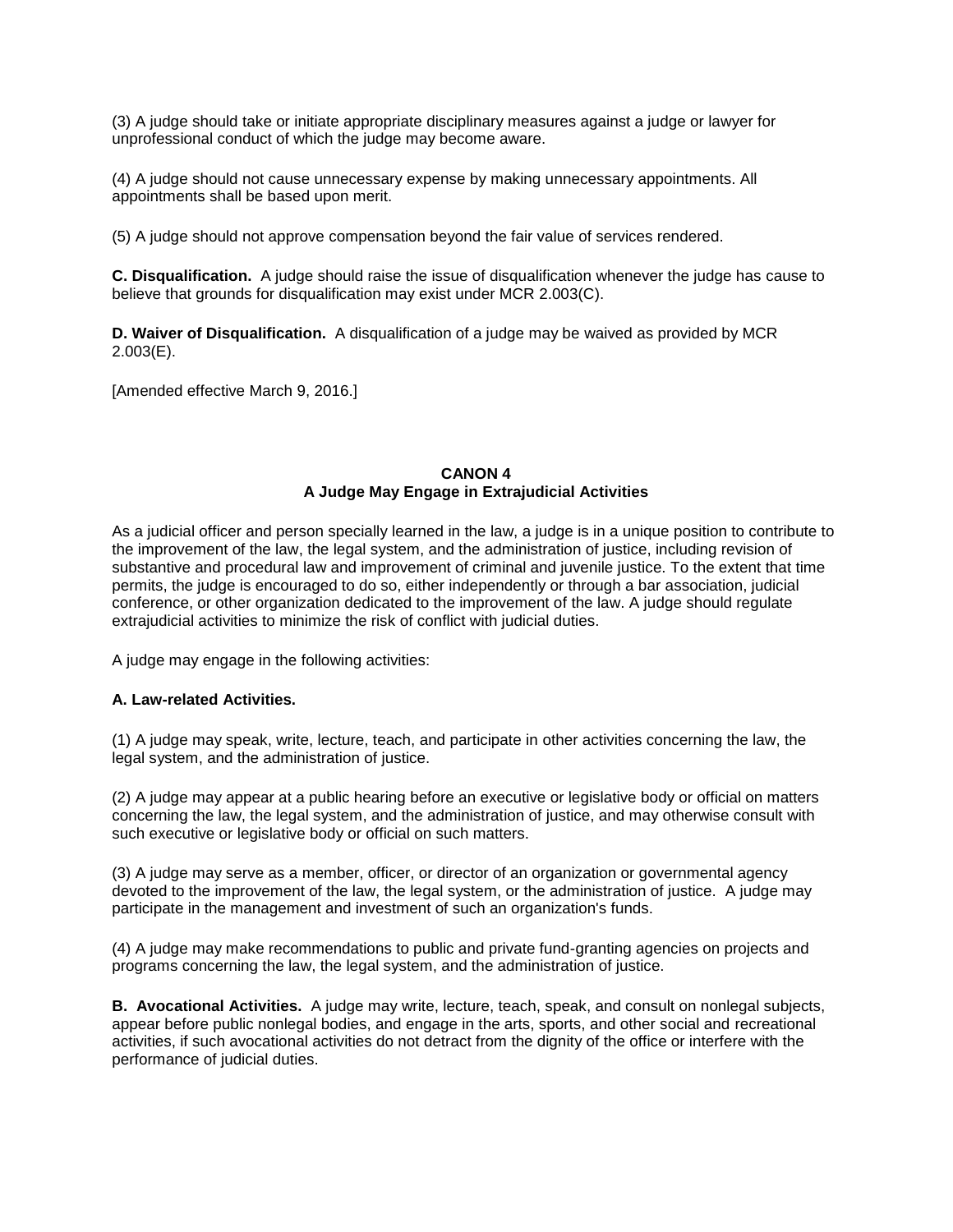**C. Civic and Charitable Activities.** A judge may participate in civic and charitable activities that do not reflect adversely upon the judge's impartiality or interfere with the performance of judicial duties. A judge may serve and be listed as an officer, director, trustee, or nonlegal advisor of a bona fide educational, religious, charitable, fraternal, or civic organization. A judge should not serve if it is likely that the organization will be engaged in proceedings that would ordinarily come before the judge or will be regularly engaged in adversary proceedings in any court.

**D. Fundraising Activities.** A judge should not individually solicit funds for any educational, religious, charitable, fraternal, or civic organization or any organization or governmental agency devoted to the improvement of the law, the legal system, or the administration of justice or use or permit the use of the prestige of the office for that purpose. A judge may, however, serve as a member of an honorary committee or may join a general appeal on behalf of such an organization. A judge may speak at or receive an award or other recognition in connection with an event of such an organization. A judge may allow his or her name or title to be used in advertising the judge's involvement in an event so long as the judge does not individually solicit funds.

## **E. Financial Activities.**

(1) A judge should refrain from financial and business dealings that tend to reflect adversely on the judge's impartiality or judicial office, interfere with the proper performance of judicial duties, exploit the judicial position, or involve the judge in frequent transactions with lawyers or persons likely to come before the court on which the judge serves.

(2) Subject to the requirements of E(1), a judge may hold and manage investments, including real estate, and engage in other remunerative activity, but should not serve as director, officer, manager, advisor, or employee of any business. Provided, however, with respect to a judge holding office and serving as an officer, director, manager, advisor, or employee of any business not prohibited heretofore by law or judicial canon, the effective date of the prohibition contained herein shall be the date of expiration of the judge's current judicial term of office.

(3) A judge should manage investments and other financial interests to minimize the number of cases in which the judge is disqualified. As soon as it can be done without serious financial detriment, the judge should dispose of investments and other financial interests that require frequent disqualification.

(4) Neither a judge nor a family member residing in the judge's household should accept a gift, bequest, favor, or loan from anyone except as follows:

(a) A judge may accept a gift or gifts not to exceed a total value of \$375, incident to a public testimonial; books supplied by publishers on a complimentary basis for official use; or an invitation to the judge and spouse to attend a bar-related function or activity devoted to the improvement of the law, the legal system, or the administration of justice.

(b) A judge or a family member residing in the judge's household may accept ordinary social hospitality; a gift, bequest, favor, or loan from a relative; a wedding or engagement gift; a loan from a lending institution in its regular course of business on the same terms generally available to persons who are not judges; or a scholarship or fellowship awarded on the same terms applied to other applicants.

(c) A judge or family member residing in the judge's household may accept any other gift, bequest, favor, or loan only if the donor is not a party or other person whose interests have come or are likely to come before the judge, and, if the aggregate value of gifts received by a judge or family member residing in the judge's household from any source exceeds \$375, the judge reports it in the same manner as compensation is reported in Canon 6C. For purposes of reporting gifts under this subsection, any gift with a fair market value of \$150 or less need not be aggregated to determine if the \$375 reporting threshold has been met.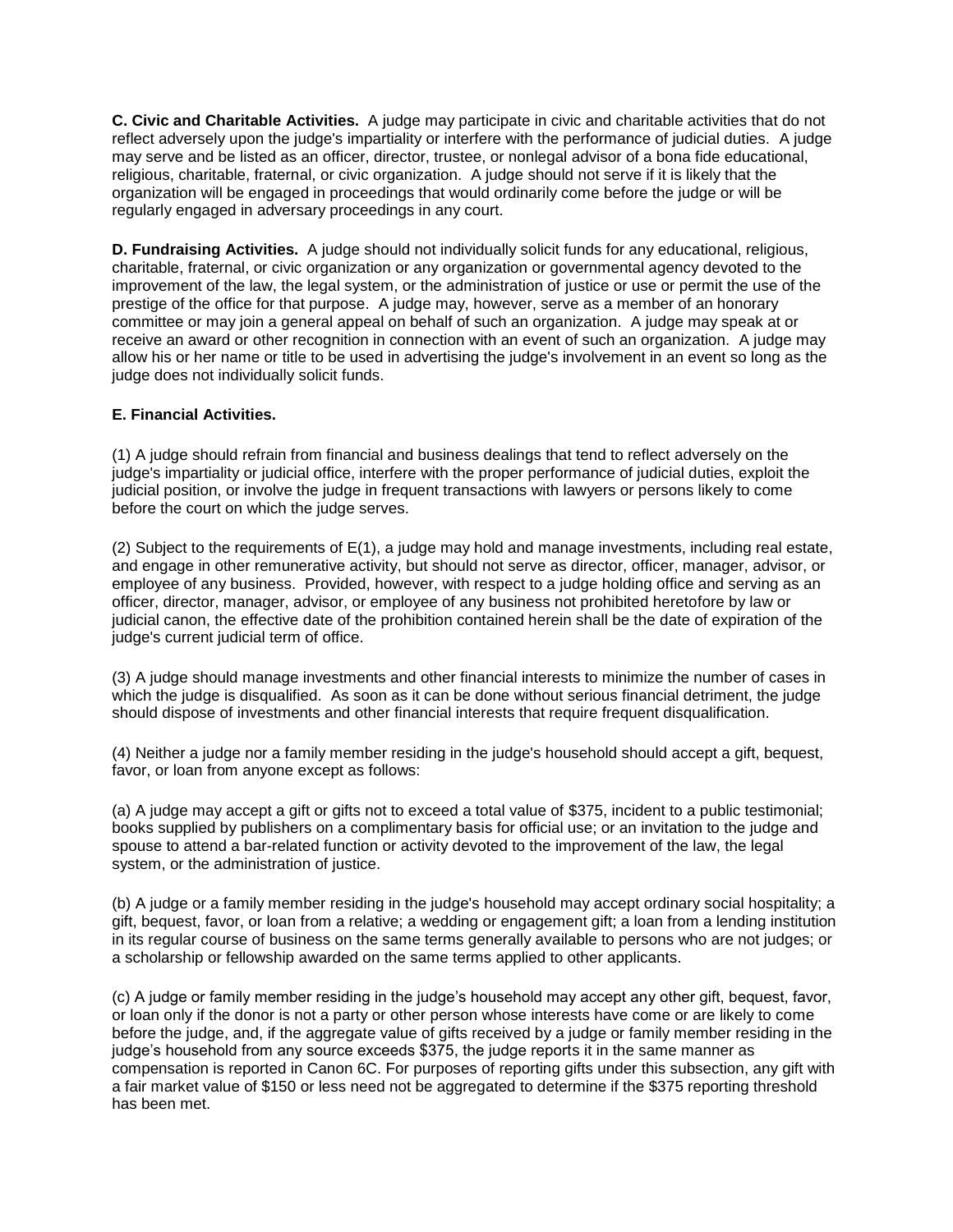(5) For the purposes of this section, "family member residing in the judge's household" means any relative of a judge by blood or marriage, or a person treated by a judge as a family member, who resides in the judge's household.

(6) A judge is not required by this code to disclose income, debts, or investments, except as provided in this canon and Canons 3 and 6.

(7) Information acquired by a judge in a judicial capacity should not be used or disclosed by the judge in financial dealings or for any other purpose not related to judicial duties.

**F. Fiduciary Activities.** A judge should not serve as an executor, administrator, testamentary trustee, or guardian, except for the estate, testamentary trust, or person of a member of the judge's immediate family, and then only if such service will not interfere with the proper performance of judicial duties. As a family fiduciary, a judge is subject to the following restrictions:

(1) A judge should not serve if it is likely that as such fiduciary the judge will be engaged in proceedings that would ordinarily come before the judge or if the estate, trust, or ward becomes involved in adversary proceedings in the court on which the judge serves or one under its appellate jurisdiction.

(2) While acting as such fiduciary, a judge is subject to the same restrictions on financial activities that apply in the judge's personal capacity.

**G. Arbitration.** A judge should not act as an arbitrator or mediator, except in the performance of judicial duties.

**H. Practice of Law.** A judge should not practice law for compensation except as otherwise provided by law.

**I. Extrajudicial Appointments.** A judge should not accept appointment to a governmental committee, commission, or other position that is concerned with issues of fact or policy on matters other than the improvement of the law, the legal system, or the administration of justice. A judge, however, may represent the country, state, or locality on ceremonial occasions or in connection with historical, educational, and cultural activities.

[Amended effective February 28, 2018.]

#### **CANON 5 Applicability of the Code of Judicial Conduct to Judicial Candidates**

All judicial candidates are subject to Canon 1, Canon 2, Canon 4A-4D and Canon 7 of the Code of Judicial Conduct as applicable during a judicial campaign. A successful candidate, whether or not an incumbent, and an unsuccessful candidate who is a judge, are subject to discipline for campaign misconduct. An unsuccessful candidate who is a lawyer is subject to lawyer discipline for judicial campaign misconduct.

[Amended effective August 1, 2013.]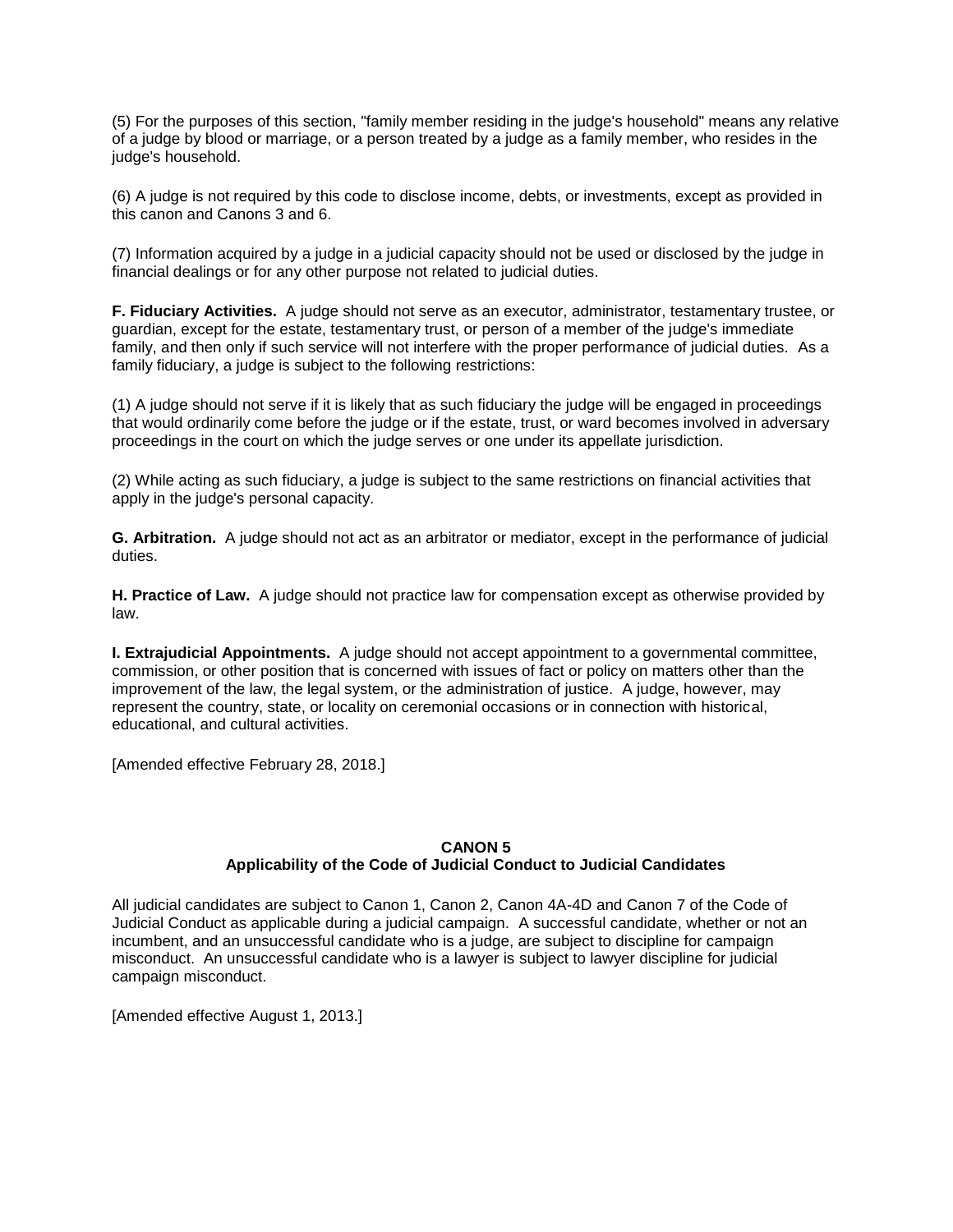#### **CANON 6**

#### **A Judge Should Regularly File Reports of Compensation Received for Quasi-Judicial and Extra-Judicial Activities And of Monetary Contributions**

A judge may receive compensation and reimbursement of expenses for the quasi- judicial and extrajudicial activities permitted by this code, if the source of such payments does not give the appearance of influencing the judge in judicial duties or otherwise give the appearance of impropriety, subject to the following restrictions:

**A. Compensation.** Compensation should not exceed a reasonable amount nor should it exceed what a person who is not a judge would receive for the same activity.

**B. Expense Reimbursement.** Expense reimbursement should be limited to the actual cost of travel, food, and lodging reasonably incurred by the judge and, where appropriate to the occasion, by the judge's spouse. Any payment in excess of such an amount is compensation.

**C. Public Reports.** A judge shall report the date, place, and nature of any activity for which the judge received compensation, and the name of the payor and the amount of compensation so received. The judge's report shall be made at least annually and shall be filed as a public document in the office of the State Court Administrator or other office designated by law.

[Amended effective September 1, 1995.]

#### **CANON 7 A Judge or a Candidate for Judicial Office Should Refrain From Political Activity Inappropriate to Judicial Office**

## **A. Political Conduct in General.**

(1) A judge or a candidate for judicial office should not:

(a) hold any office in a political party;

(b) make speeches on behalf of a political party or non-judicial candidate or publicly endorse a candidate for non-judicial office.

(2) A judge or candidate for judicial office may:

- (a) attend political gatherings;
- (b) speak to such gatherings on the judge's own behalf or on behalf of other judicial candidates;
- (c) contribute to a political party.

(3) A judge should resign the judicial office before becoming a candidate either in a party primary or in a general election for nonjudicial office.

#### **B. Campaign Conduct.**

(1) A candidate, including an incumbent judge, for a judicial office: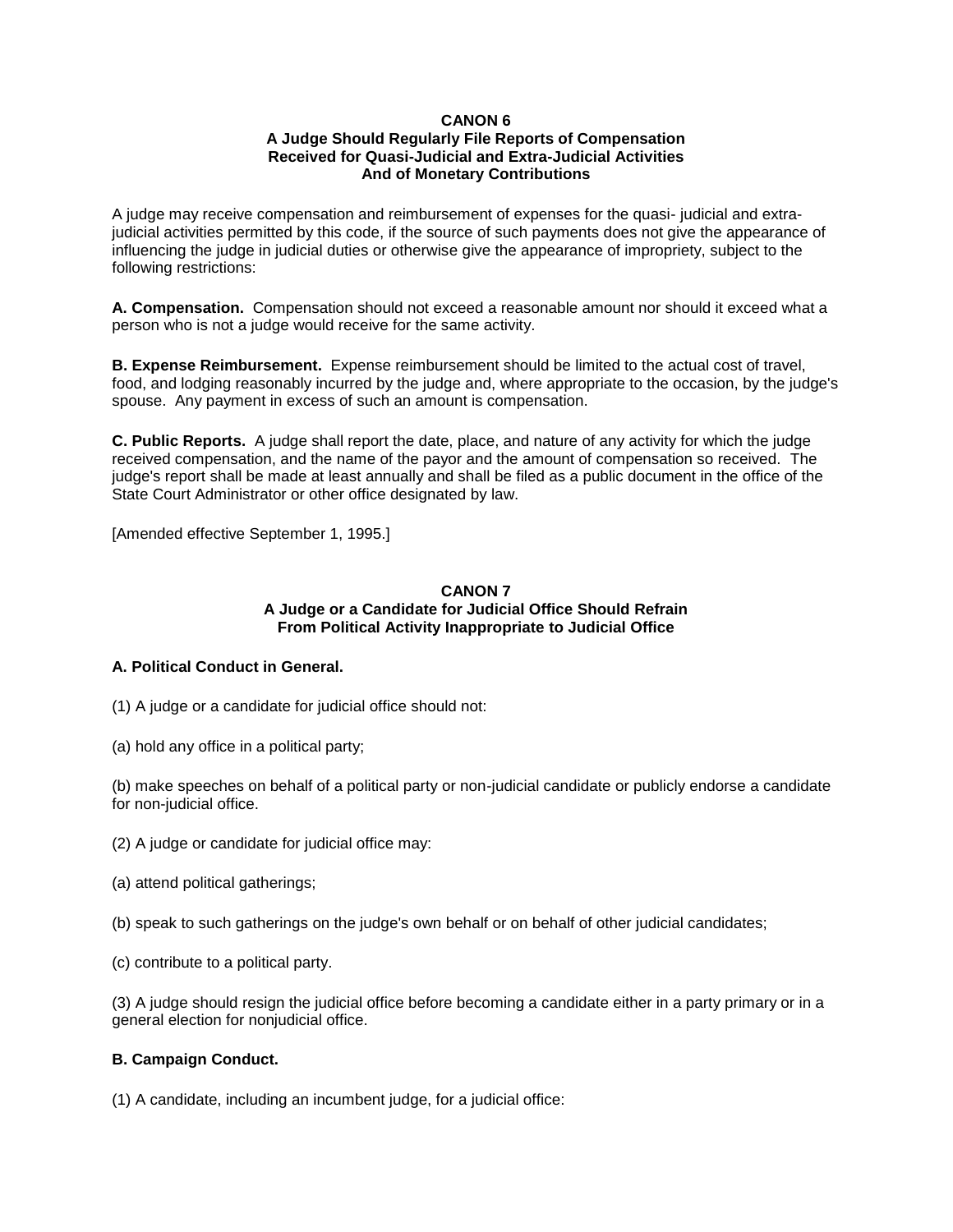(a) should maintain the dignity appropriate to judicial office, and should encourage family members to adhere to the same standards of political conduct that apply to the judge;

(b) should prohibit public employees subject to the judge's direction or control from doing for the judge what the judge is prohibited from doing under this canon;

(c) should not make pledges or promises of conduct in office other than the faithful and impartial performance of the duties of the office;

(d) should not knowingly, or with reckless disregard, use or participate in the use of any form of public communication that is false.

(2) These provisions govern a candidate, including an incumbent judge, for a judicial office:

(a) A candidate should not personally solicit or accept campaign funds, or solicit publicly stated support by improper use of the judicial office in violation of B(1)(c). A candidate may send a thank-you note to a contributor.

(b) A candidate may establish committees of responsible persons to secure and manage the expenditure of funds for the campaign and to obtain public statements of support (including support from lawyers) for the candidacy.

(c) Such committees may solicit and accept campaign contributions from the public, including lawyers, as permitted by law.

(d) A candidate's committee may not directly or indirectly accept funds from any committee that was established in connection with the candidate's attempt to secure any other judicial or nonjudicial office. The committee may solicit funds for the campaign no earlier than February 15 of the year of the election, and may not solicit or accept funds after the date of the general election.

(e) A candidate should not use or permit the use of campaign contributions for the private benefit of the candidate or the candidate's family.

(f) If a candidate is not opposed for such judicial office, the candidate or the candidate's committee shall return to the contributors funds raised in excess of the actual costs incurred or contribute such funds to the client security fund of the State Bar of Michigan, not later than January 1 following the election. Likewise, any candidate or committee having funds remaining after payment of all campaign expenses shall either return such funds to the contributors thereof or donate the funds to the client security fund of the State Bar of Michigan, not later than January 1 following the election.

(g) A candidate for judicial office may not pay an endorsing organization for its ranking or endorsement. However, a candidate for judicial office may contribute campaign funds to pay some of the costs associated with the publication of the endorsement or ranking of the candidate, provided the candidate secures from the endorsing organization an assurance, before the endorsement or ranking is made, that the endorsing organization will not:

(i) demand payment from the candidate or the candidate's agent as a condition of the endorsement or favorable ranking,

(ii) seek any assurance from the candidate before the endorsement or ranking is made that it will be paid if it endorses or ranks the candidate favorably,